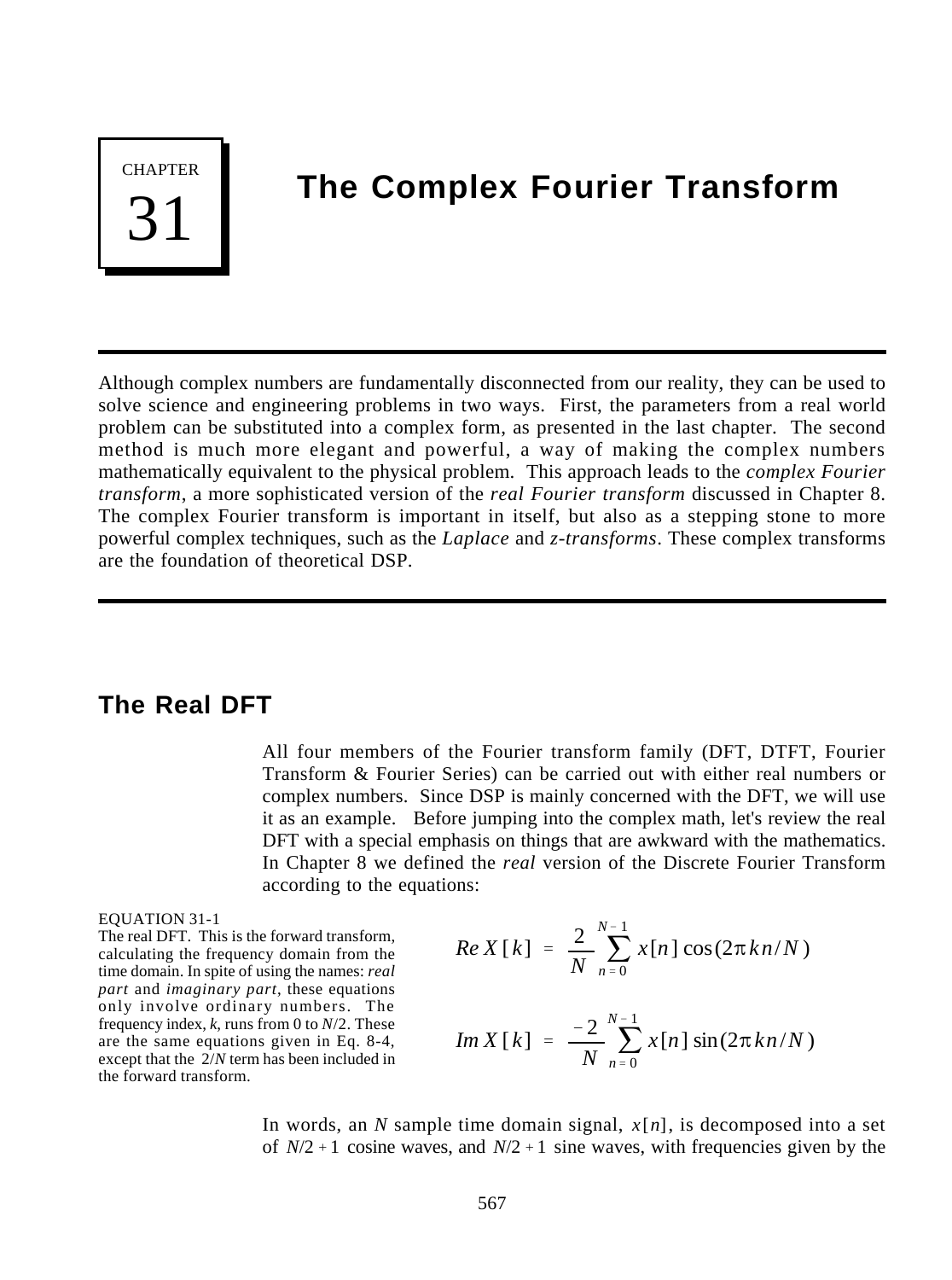index, *k*. The amplitudes of the cosine waves are contained in *ReX*[*k* ], while the amplitudes of the sine waves are contained in  $Im X[k]$ . These equations operate by *correlating* the respective cosine or sine wave with the time domain signal. In spite of using the names: *real part* and *imaginary part*, there are no complex numbers in these equations. There isn't a *j* anywhere in sight! We have also included the normalization factor, 2/*N* in these equations. Remember, this can be placed in front of either the synthesis or analysis equation, or be handled as a separate step (as described by Eq. 8-3). These equations should be very familiar from previous chapters. If they aren't, go back and brush up on these concepts before continuing. If you don't understand the *real* DFT, you will never be able to understand the *complex* DFT.

Even though the real DFT uses only real numbers, *substitution* allows the frequency domain to be *represented* using complex numbers. As suggested by the names of the arrays,  $Re X[k]$  becomes the real part of the complex frequency spectrum, and *Im X*[*k*] becomes the imaginary part. In other words, we place a *j* with each value in the imaginary part, and add the result to the real part. However, do not make the mistake of thinking that this is the "complex DFT." This is nothing more than the *real DFT with complex substitution*.

While the real DFT is adequate for many applications in science and engineering, it is mathematically awkward in three respects. First, it can only take advantage of complex numbers through the use of **substitution**. This makes mathematicians uncomfortable; they want to say: "this *equals* that," not simply: "this *represents* that." For instance, imagine we are given the mathematical statement: *A* equals *B*. We immediately know countless consequences:  $5A = 5B$ ,  $1 + A = 1 + B$ ,  $A/x = B/x$ , etc. Now suppose we are given the statement: *A* represents *B*. Without additional information, we know absolutely nothing! When things are equal, we have access to four-thousand years of mathematics. When things only represent each other, we must start from scratch with new definitions. For example, when sinusoids are represented by complex numbers, we allow addition and subtraction, but prohibit multiplication and division.

The second thing handled poorly by the real Fourier transform is the **negative frequency** portion of the spectrum. As you recall from Chapter 10, sine and cosine waves can be described as having a *positive* frequency or a *negative* frequency. Since the two views are identical, the real Fourier transform ignores the negative frequencies. However, there are applications where the negative frequencies are important. This occurs when negative frequency components are forced to move into the positive frequency portion of the spectrum. The ghosts take human form, so to speak. For instance, this is what happens in aliasing, circular convolution, and amplitude modulation. Since the real Fourier transform doesn't use negative frequencies, its ability to deal with these situations is very limited.

Our third complaint is the **special handing of** *ReX* **[0] and** *ReX* **[***N***/2]**, the first and last points in the frequency spectrum. Suppose we start with an *N*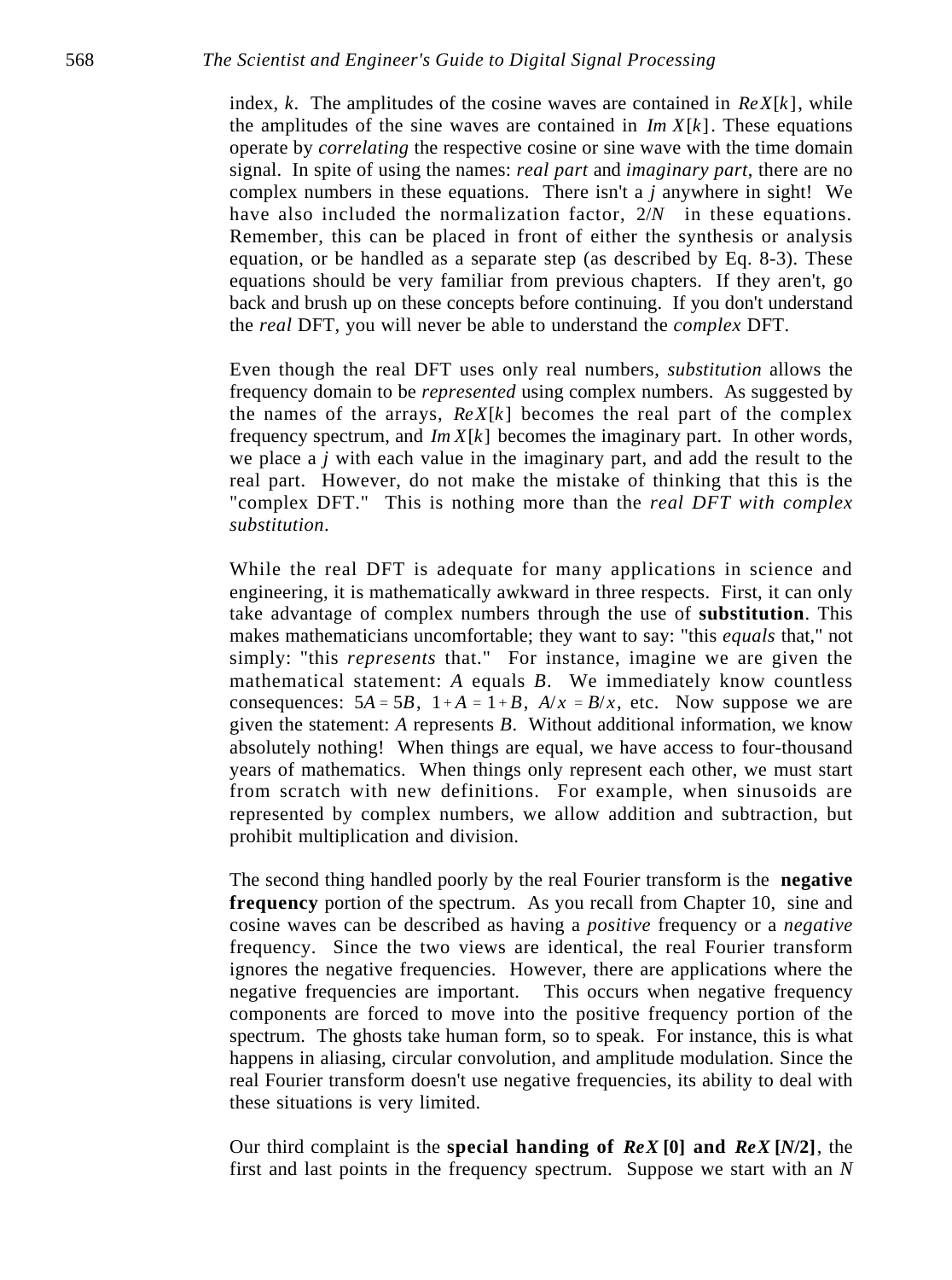point signal,  $x[n]$ . Taking the DFT provides the frequency spectrum contained in  $Re X[k]$  and  $Im X[k]$ , where *k* runs from 0 to  $N/2$ . However, these are not the amplitudes needed to reconstruct the time domain waveform; samples *ReX* [0] and *ReX* [*N*/2] must first be divided by two. (See Eq. 8-3 to refresh your memory). This is easily carried out in computer programs, but inconvenient to deal with in equations.

The complex Fourier transform is an elegant solution to these problems. It is natural for complex numbers and negative frequencies to go hand-in-hand. Let's see how it works.

# **Mathematical Equivalence**

Our first step is to show how sine and cosine waves can be written in an *equation* with complex numbers. The key to this is Euler's relation, presented in the last chapter:

EQUATION 31-2 Euler's relation.

$$
e^{jx} = \cos(x) + j\sin(x)
$$

At first glance, this doesn't appear to be much help; one complex expression is equal to another complex expression. Nevertheless, a little algebra can rearrange the relation into two other forms:

EQUATION 31-3 Euler's relation for sine & cosine.

$$
cos(x) = \frac{e^{jx} + e^{-jx}}{2}
$$
  $sin(x) = \frac{e^{jx} - e^{-jx}}{2j}$ 

This result is extremely important, we have developed a way of writing *equations* between complex numbers and ordinary sinusoids. Although Eq. 31- 3 is the standard form of the identity, it will be more useful for this discussion if we change a few terms around:

EQUATION 31-4 Sinusoids as complex numbers. Using complex numbers, cosine and sine waves can be written as the sum of a positive and a negative frequency.

$$
\cos(\omega t) = \frac{1}{2}e^{j(-\omega)t} + \frac{1}{2}e^{j\omega t}
$$

$$
\sin(\omega t) = \frac{1}{2} j e^{j(-\omega)t} - \frac{1}{2} j e^{j\omega t}
$$

Each expression is the sum of two exponentials: one containing a *positive* frequency  $(\omega)$ , and the other containing a *negative* frequency  $(-\omega)$ . In other words, when sine and cosine waves are written as complex numbers, the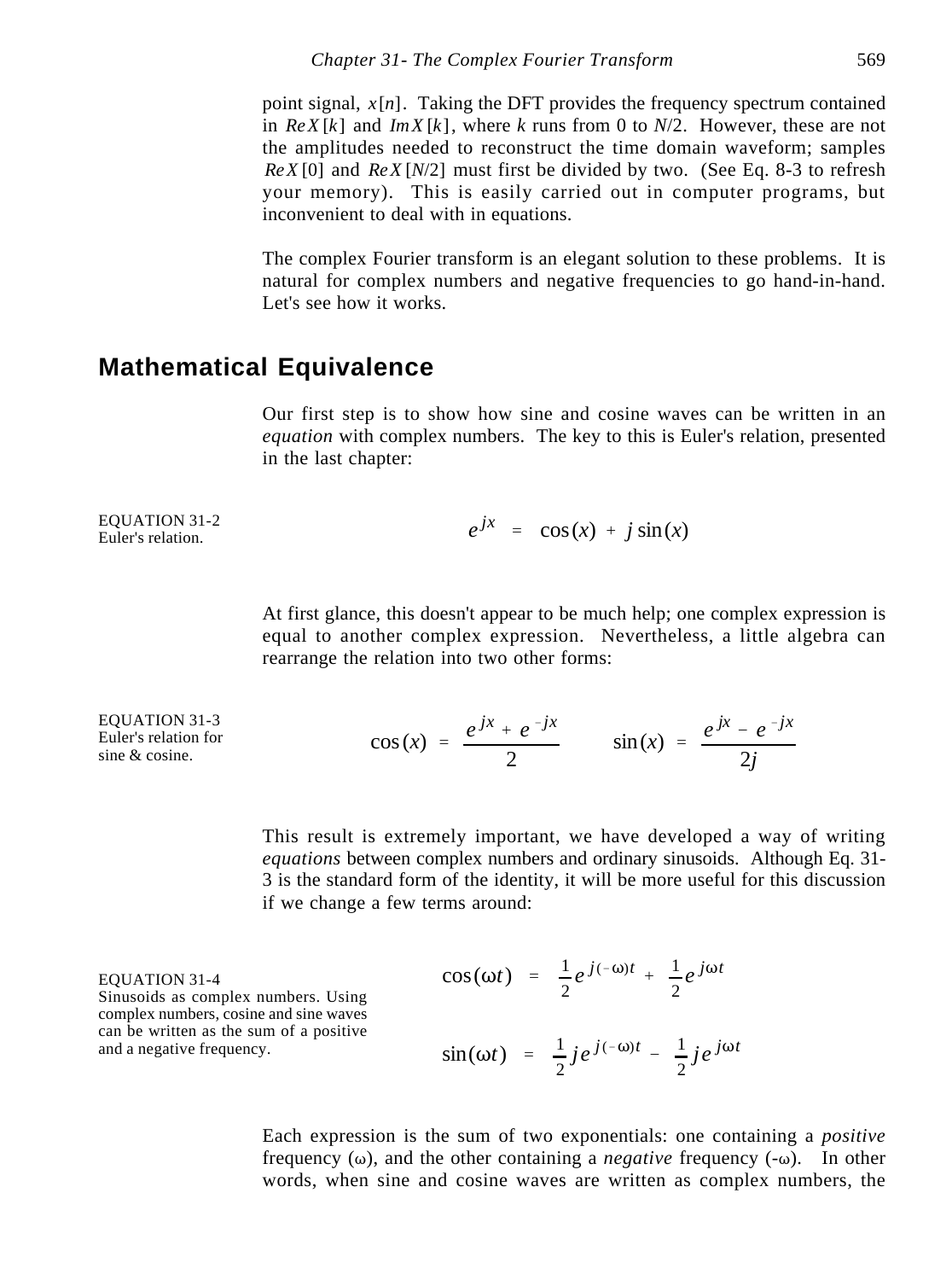negative portion of the frequency spectrum is automatically included. The positive and negative frequencies are treated with an equal status; it requires one-half of each to form a complete waveform.

# **The Complex DFT**

The forward complex DFT, written in polar form, is given by:

#### EQUATION 31-5

The forward complex DFT. Both the time domain,  $x[n]$ , and the frequency domain, *X*[*k*], are arrays of complex numbers, with *k* and *n* running from 0 to *N*-1. This equation is in polar form, the most common for DSP.

$$
X[k] = \frac{1}{N} \sum_{n=0}^{N-1} x[n] e^{-j2\pi kn/N}
$$

Alternatively, Euler's relation can be used to rewrite the forward transform in rectangular form:

EQUATION 31-6 The forward complex DFT (rectangular form).

$$
X[k] = \frac{1}{N} \sum_{n=0}^{N-1} x[n] \bigg( \cos(2\pi k n/N) - j \sin(2\pi k n/N) \bigg)
$$

To start, compare this equation of the *complex Fourier transform* with the equation of the *real Fourier transform*, Eq. 31-1. At first glance, they appear to be identical, with only small amount of algebra being required to turn Eq. 31-6 into Eq. 31-1. However, this is very misleading; the differences between these two equations are very subtle and easy to overlook, but tremendously important. Let's go through the differences in detail.

First, the real Fourier transform converts a real time domain signal, *x* [*n*], into two real frequency domain signals,  $Re X[k] \& Im X[k]$ . By using complex substitution, the frequency domain can be *represented* by a single complex array,  $X[k]$ . In the complex Fourier transform, both  $x[n] \& X[k]$  are arrays of complex numbers. A practical note: Even though the time domain is complex, there is nothing that *requires* us to use the imaginary part. Suppose we want to process a real signal, such as a series of voltage measurements taken over time. This group of data becomes the real part of the time domain signal, while the imaginary part is composed of zeros.

Second, the real Fourier transform only deals with *positive* frequencies. That is, the frequency domain index, *k*, only runs from 0 to *N*/2. In comparison, the complex Fourier transform includes both *positive* and *negative* frequencies. This means *k* runs from 0 to *N*-1. The frequencies between 0 and *N*/2 are positive, while the frequencies between *N*/2 and *N*-1 are negative. Remember, the frequency spectrum of a discrete signal is periodic, making the negative frequencies between *N*/2 and *N*-1 the same as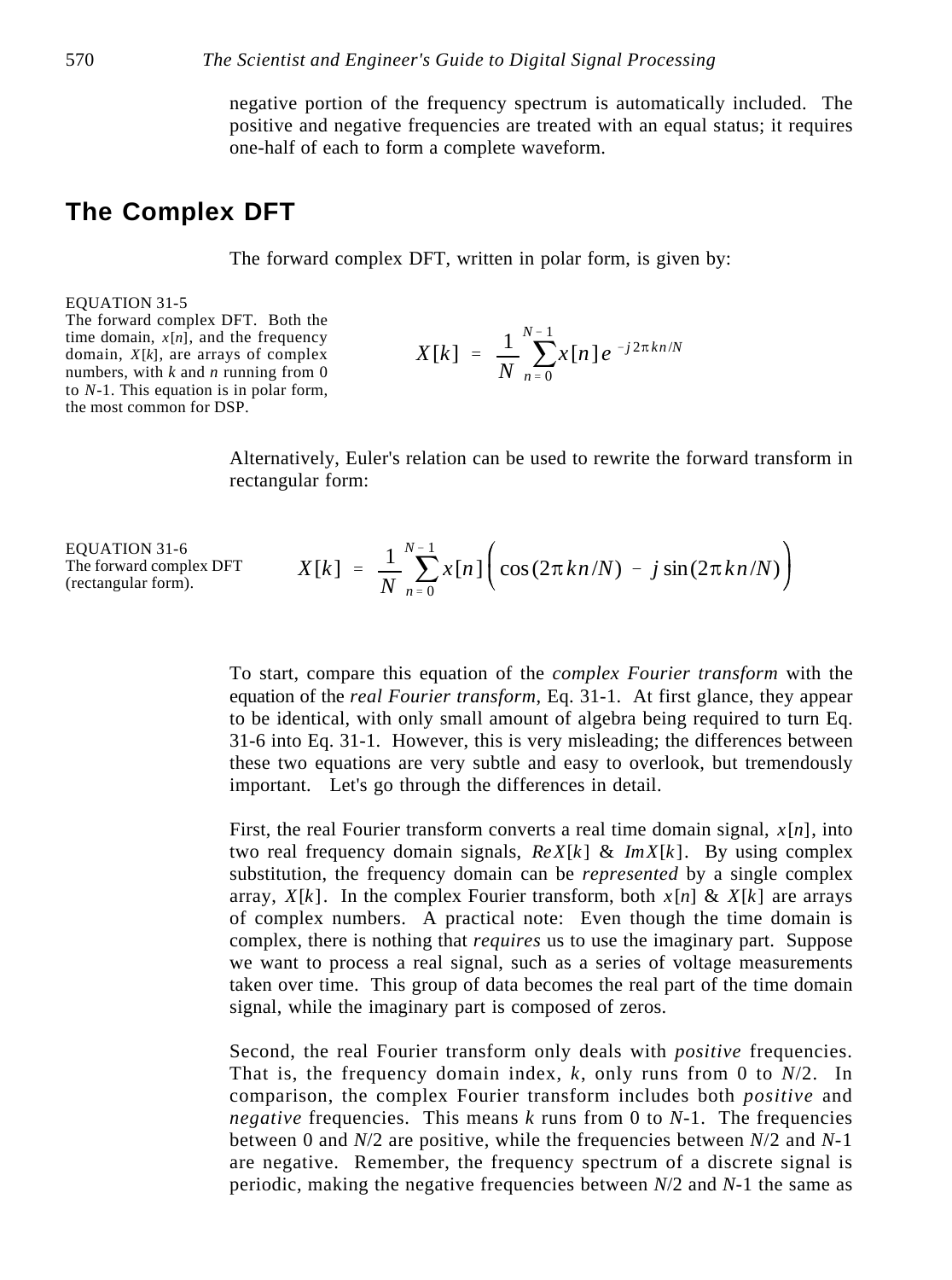between -*N*/2 and 0. The samples at 0 and *N*/2 straddle the line between positive and negative. If you need to refresh your memory on this, look back at Chapters 10 and 12.

Third, in the real Fourier transform with substitution, a *j* was added to the sine wave terms, allowing the frequency spectrum to be represented by complex numbers. To convert back to ordinary sine and cosine waves, we can simply drop the *j*. This is the sloppiness that comes when one thing only *represents* another thing. In comparison, the complex DFT, Eq. 31-5, is a formal mathematical equation with *j* being an integral part. In this view, we cannot arbitrary add or remove a *j* any more than we can add or remove any other variable in the equation.

Forth, the real Fourier transform has a scaling factor of *two* in front, while the complex Fourier transform does not. Say we take the real DFT of a cosine wave with an amplitude of *one*. The spectral value corresponding to the cosine wave is also *one*. Now, let's repeat the process using the complex DFT. In this case, the cosine wave corresponds to *two* spectral values, a positive and a negative frequency. Both these frequencies have a value of ½. In other words, a positive frequency with an amplitude of  $\frac{1}{2}$ , combines with a negative frequency with an amplitude of ½, producing a cosine wave with an amplitude of *one*.

Fifth, the real Fourier transform requires special handling of two frequency domain samples: *ReX* [0] & *ReX* [*N*/2], but the complex Fourier transform does not. Suppose we start with a time domain signal, and take the DFT to find the frequency domain signal. To reverse the process, we take the Inverse DFT of the frequency domain signal, reconstructing the original time domain signal. However, there is scaling required to make the reconstructed signal be identical to the original signal. For the complex Fourier transform, a factor of 1/*N* must be introduced somewhere along the way. This can be tacked-on to the forward transform, the inverse transform, or kept as a separate step between the two. For the real Fourier transform, an additional factor of two is required (2/*N)*, as described above. However, the real Fourier transform also requires an additional scaling step: *ReX* [0] and *ReX* [*N*/2] must be divided by *two* somewhere along the way. Put in other words, a scaling factor of 1/*N* is used with these two samples, while  $2/N$  is used for the remainder of the spectrum. As previously stated, this awkward step is one of our complaints about the real Fourier transform.

Why are the real and complex DFTs different in how these two points are handled? To answer this, remember that a cosine (or sine) wave in the time domain becomes split between a positive and a negative frequency in the complex DFT's spectrum. However, there are two exceptions to this, the spectral values at 0 and *N*/2. These correspond to zero frequency (DC) and the Nyquist frequency (one-half the sampling rate). Since these points straddle the positive and negative portions of the spectrum, they do not have a matching point. Because they are not combined with another value, they inherently have only one-half the contribution to the time domain as the other frequencies.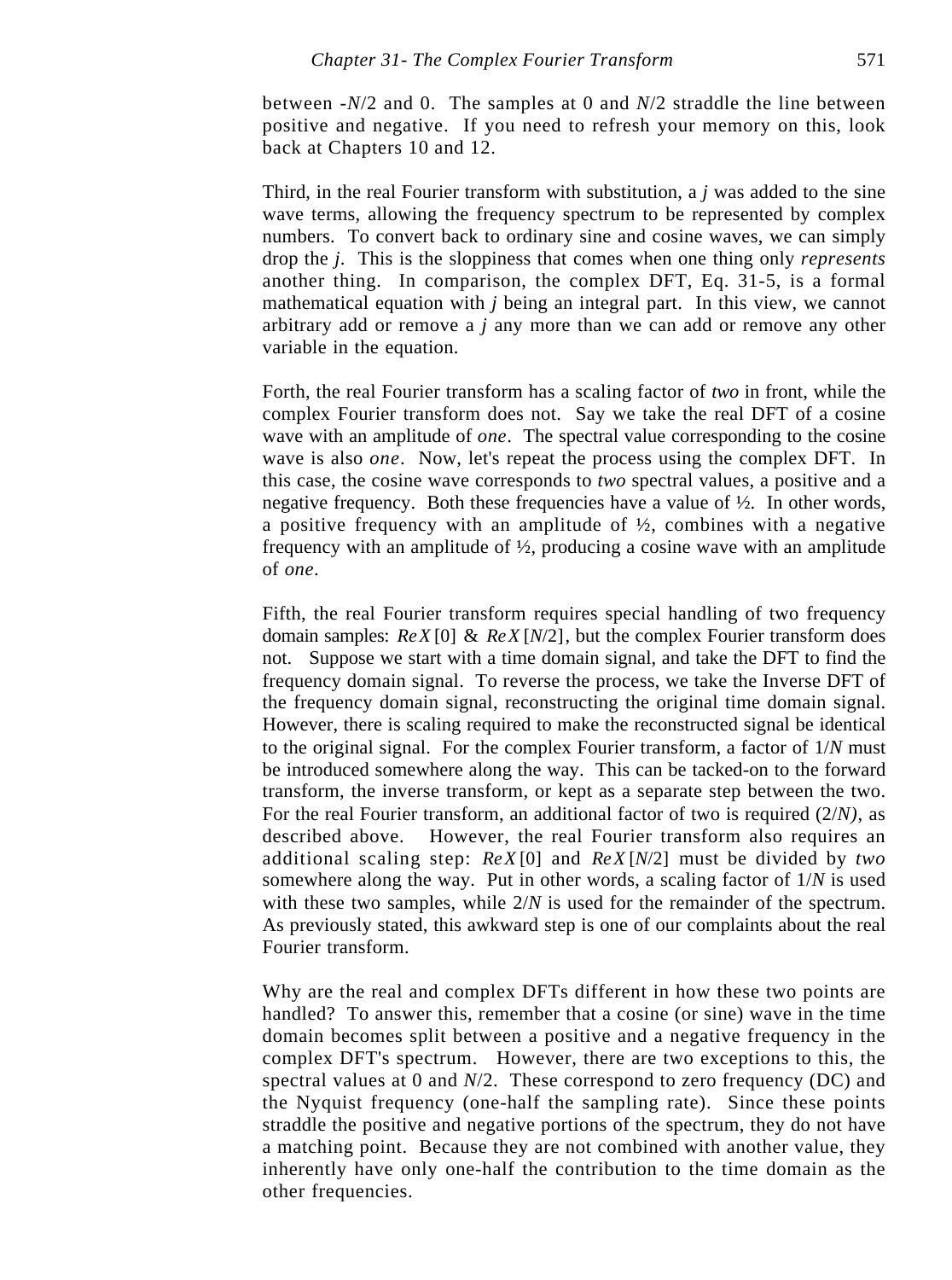#### FIGURE 31-1

Complex frequency spectrum. These curves correspond to an entirely real time domain signal, because the real part of the spectrum has an *even* symmetry, and the imaginary part has an *odd* symmetry. The two square markers in the real part correspond to a cosine wave with an amplitude of one, and a frequency of 0.23. The two round markers in the imaginary part correspond to a sine wave with an amplitude of one, and a frequency of 0.23.



Figure 31-1 illustrates the complex DFT's frequency spectrum. This figure assumes the time domain is entirely *real*, that is, its imaginary part is zero. We will discuss the idea of imaginary time domain signals shortly. There are two common ways of displaying a complex frequency spectrum. As shown here, zero frequency can be placed in the center, with positive frequencies to the right and negative frequencies to the left. This is the best way to *think* about the complete spectrum, and is the *only* way that an aperiodic spectrum can be displayed.

The problem is that the spectrum of a discrete signal is *periodic* (such as with the DFT and the DTFT). This means that everything between -0.5 and 0.5 repeats itself an infinite number of times to the left and to the right. In this case, the spectrum between 0 and 1.0 contains the same information as from - 0.5 to 0.5. When graphs are made, such as Fig. 31-1, the -0.5 to 0.5 convention is usually used. However, many equations and programs use the 0 to 1.0 form. For instance, in Eqs. 31-5 and 31-6 the frequency index, *k*, runs from 0 to *N*-1 (coinciding with 0 to 1.0). However, we could write it to run from -*N*/2 to *N*/2-1 (coinciding with -0.5 to 0.5), if we desired.

Using the spectrum in Fig. 31-1 as a guide, we can examine how the inverse complex DFT reconstructs the time domain signal. The inverse complex DFT, written in polar form, is given by:

EQUATION 31-7 The inverse complex DFT. This is matching equation to the forward complex DFT in Eq. 31-5.

$$
x[n] = \sum_{k=0}^{N-1} X[k] e^{j2\pi kn/N}
$$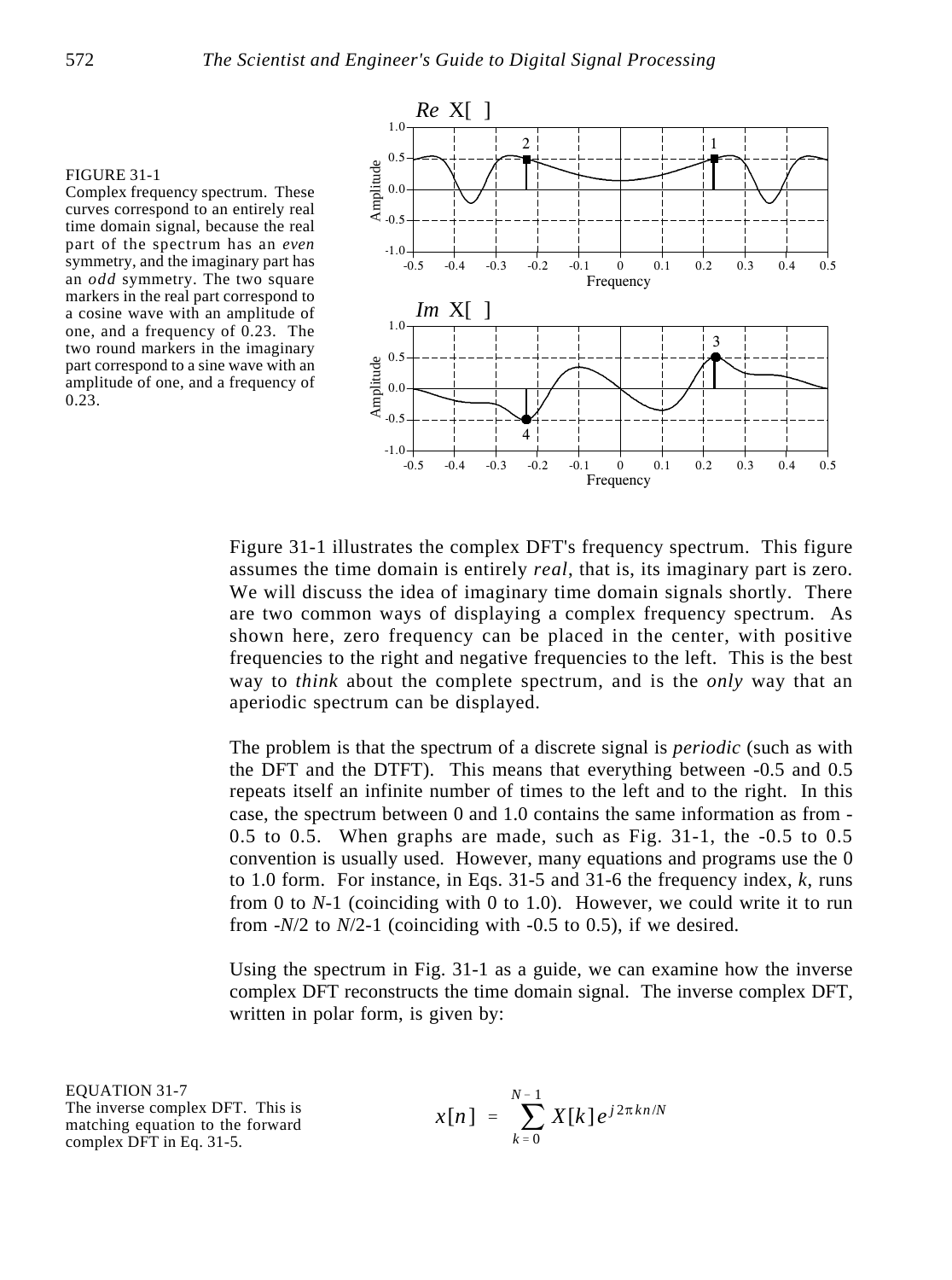Using Euler's relation, this can be written in rectangular form as:

$$
x[n] = \sum_{k=0}^{N-1} Re X[k] \bigg( cos(2\pi k n/N) + j sin(2\pi k n/N) \bigg)
$$

$$
- \sum_{k=0}^{N-1} Im X[k] \bigg( sin(2\pi k n/N) - j cos(2\pi k n/N) \bigg)
$$

EQUATION 31-8 The inverse complex DFT. This is Eq. 31-7 rewritten to show how each value in the frequency spectrum affects the time domain.

> The compact form of Eq. 31-7 is how the inverse DFT is usually written, although the expanded version in Eq. 31-9 can be easier to understand. In words, each value in the real part of the frequency domain contributes a real cosine wave *and* an imaginary sine wave to the time domain. Likewise, each value in the imaginary part of the frequency domain contributes a real sine wave *and* an imaginary cosine wave. The time domain is found by adding all these real and imaginary sinusoids. The important concept is that each value in the frequency domain produces both a *real* sinusoid and an *imaginary* sinusoid in the time domain.

> For example, imagine we want to reconstruct a unity amplitude cosine wave at a frequency of  $2\pi k/N$ . This requires a positive frequency and a negative frequency, both from the real part of the frequency spectrum. The two square markers in Fig. 31-1 are an example of this, with the frequency set at:  $k/N = 0.23$ . The positive frequency at 0.23 (labeled 1 in Fig. 31-1) contributes a cosine wave and an imaginary sine wave to the time domain:

$$
\frac{1}{2}\cos(2\pi 0.23n) + \frac{1}{2}j\sin(2\pi 0.23n)
$$

Likewise, the negative frequency at -0.23 (labeled 2 in Fig. 31-1) also contributes a cosine and an imaginary sine wave to the time domain:

$$
\frac{1}{2}\cos(2\pi(-0.23)n) + \frac{1}{2}j\sin(2\pi(-0.23)n)
$$

The negative sign within the cosine and sine terms can be eliminated by the relations:  $cos(-x) = cos(x)$  and  $sin(-x) = -sin(x)$ . This allows the negative frequency's contribution to be rewritten:

$$
\frac{1}{2}\cos(2\pi 0.23n) - \frac{1}{2}j\sin(2\pi 0.23n)
$$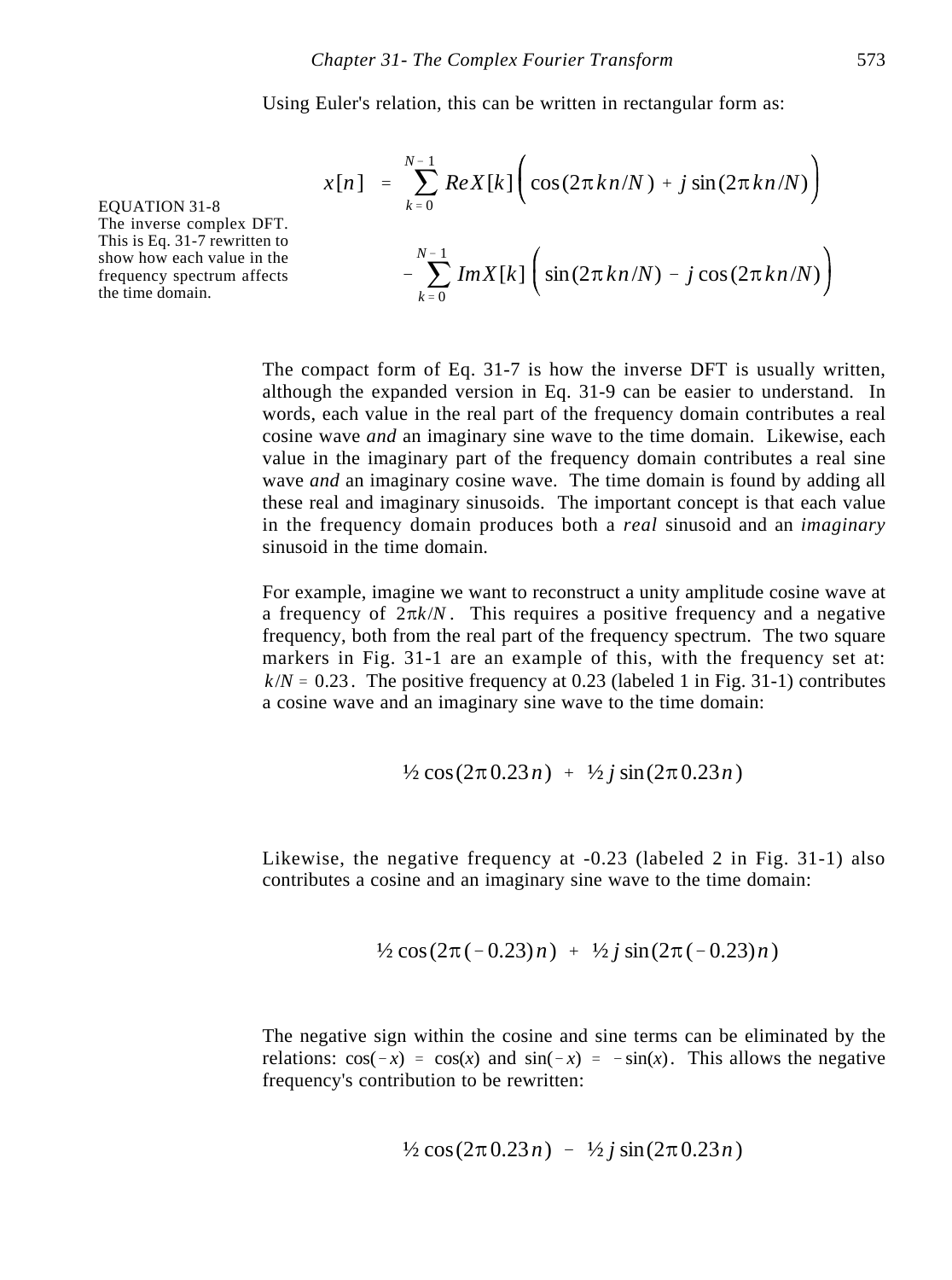Adding the contributions from the positive and the negative frequencies reconstructs the time domain signal:

| resultant time domain signal $\rightarrow$         | $\cos(2\pi 0.23 n)$                                                         |
|----------------------------------------------------|-----------------------------------------------------------------------------|
| contribution from negative frequency $\rightarrow$ | $\frac{1}{2} \cos(2\pi \cdot 0.23n) - \frac{1}{2} i \sin(2\pi \cdot 0.23n)$ |
| contribution from positive frequency $\rightarrow$ | $\frac{1}{2} \cos(2\pi \cdot 0.23n) + \frac{1}{2} i \sin(2\pi \cdot 0.23n)$ |

In this same way, we can synthesize a sine wave in the time domain. In this case, we need a positive and negative frequency from the imaginary part of the frequency spectrum. This is shown by the round markers in Fig. 31-1. From Eq. 31-8, these spectral values contribute a sine wave and an imaginary cosine wave to the time domain. The imaginary cosine waves cancel, while the real sine waves add:

| resultant time domain signal $\rightarrow$         | $-\sin(2\pi 0.23n)$                                     |
|----------------------------------------------------|---------------------------------------------------------|
| contribution from negative frequency $\rightarrow$ | $-$ 1/2 sin(2 $\pi$ 0.23n) + 1/2 j cos(2 $\pi$ 0.23n)   |
| contribution from positive frequency $\rightarrow$ | $-$ 1/2 sin(2 $\pi$ 0.23n) $-$ 1/2 j cos(2 $\pi$ 0.23n) |

Notice that a *negative* sine wave is generated, even though the positive frequency had a value that was *positive*. This sign inversion is an inherent part of the mathematics of the complex DFT. As you recall, this same sign inversion is commonly used in the real DFT. That is, a *positive* value in the imaginary part of the frequency spectrum corresponds to a *negative* sine wave. Most authors include this sign inversion in the definition of the real Fourier transform to make it consistent with its complex counterpart. The point is, this sign inversion *must* be used in the complex Fourier transform, but is merely an option in the real Fourier transform.

The *symmetry* of the complex Fourier transform is very important. As illustrated in Fig. 31-1, a real time domain signal corresponds to a frequency spectrum with an *even* real part, and an *odd* imaginary part. In other words, the negative and positive frequencies have the same sign in the real part (such as points 1 and 2 in Fig. 31-1), but opposite signs in the imaginary part (points 3 and 4).

This brings up another topic: the imaginary part of the time domain. Until now we have assumed that the time domain is completely real, that is, the imaginary part is zero. However, the complex Fourier transform does not require this.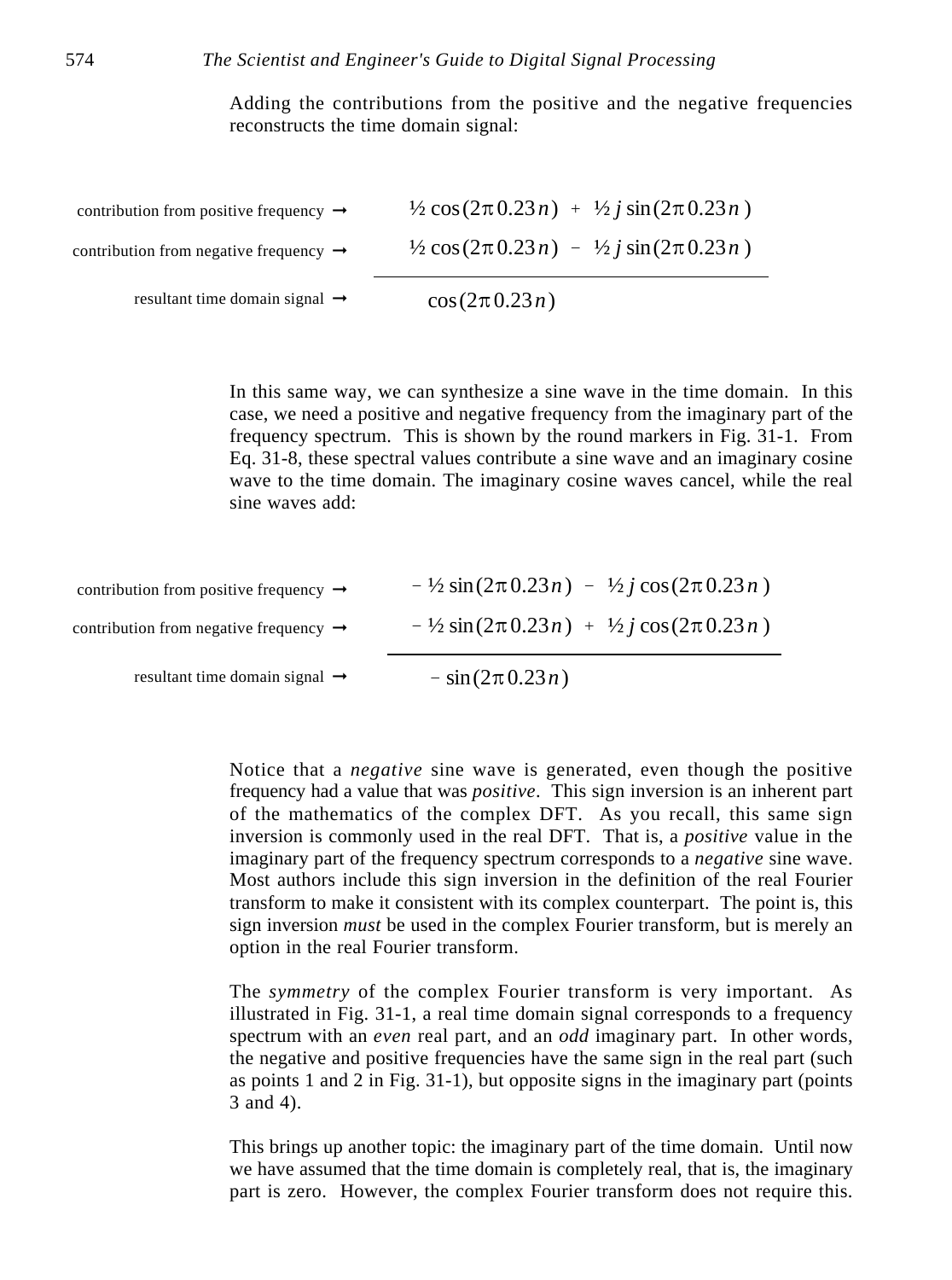An example of this is presented in Chapter 12. The imaginary part of the time domain produces a frequency spectrum with an odd real part, and an even imaginary part. This is just the opposite of the spectrum produced by the real part of the time domain (Fig. 31-1). When the time domain contains both a real part and an imaginary part, the frequency spectrum is the sum of the two spectra, had they been calculated individually. Chapter 12 describes how this can be used to make the FFT algorithm calculate the frequency spectra of *two* real signals at once. One signal is placed in the real part of the time domain, while the other is place in the imaginary part. After the FFT calculation, the spectra of the two signals are separated by an even/odd decomposition.

# **The Family of Fourier Transforms**

Just as the DFT has a real and complex version, so do the other members of the Fourier transform family. This produces the zoo of equations shown in Table 31-1. Rather than studying these equations individually, try to understand them as a well organized and symmetrical *group*. The following comments describe the organization of the Fourier transform family. It is detailed, repetitive, and boring. Nevertheless, this is the background needed to understand theoretical DSP. Study it well.

### **1. Four Fourier Transforms**

A time domain signal can be either *continuous* or *discrete*, and it can be either *periodic* or *aperiodic*. This defines four types of Fourier transforms: the **Discrete Fourier Transform** (discrete, periodic), the **Discrete Time Fourier Transform** (discrete, aperiodic), the **Fourier Series** (continuous, periodic), and the **Fourier Transform** (continuous, aperiodic). Don't try to understand the reasoning behind these names, there isn't any.

If a signal is discrete in one domain, it will be periodic in the other. Likewise, if a signal is continuous in one domain, will be aperiodic in the other. Continuous signals are represented by parenthesis, ( ), while discrete signals are represented by brackets, [ ]. There is no notation to indicate if a signal is periodic or aperiodic.

### **2. Real versus Complex**

Each of these four transforms has a complex version and a real version. The complex versions have a complex time domain signal and a complex frequency domain signal. The real versions have a real time domain signal and two real frequency domain signals. Both positive and negative frequencies are used in the complex cases, while only positive frequencies are used for the real transforms. The complex transforms are usually written in an exponential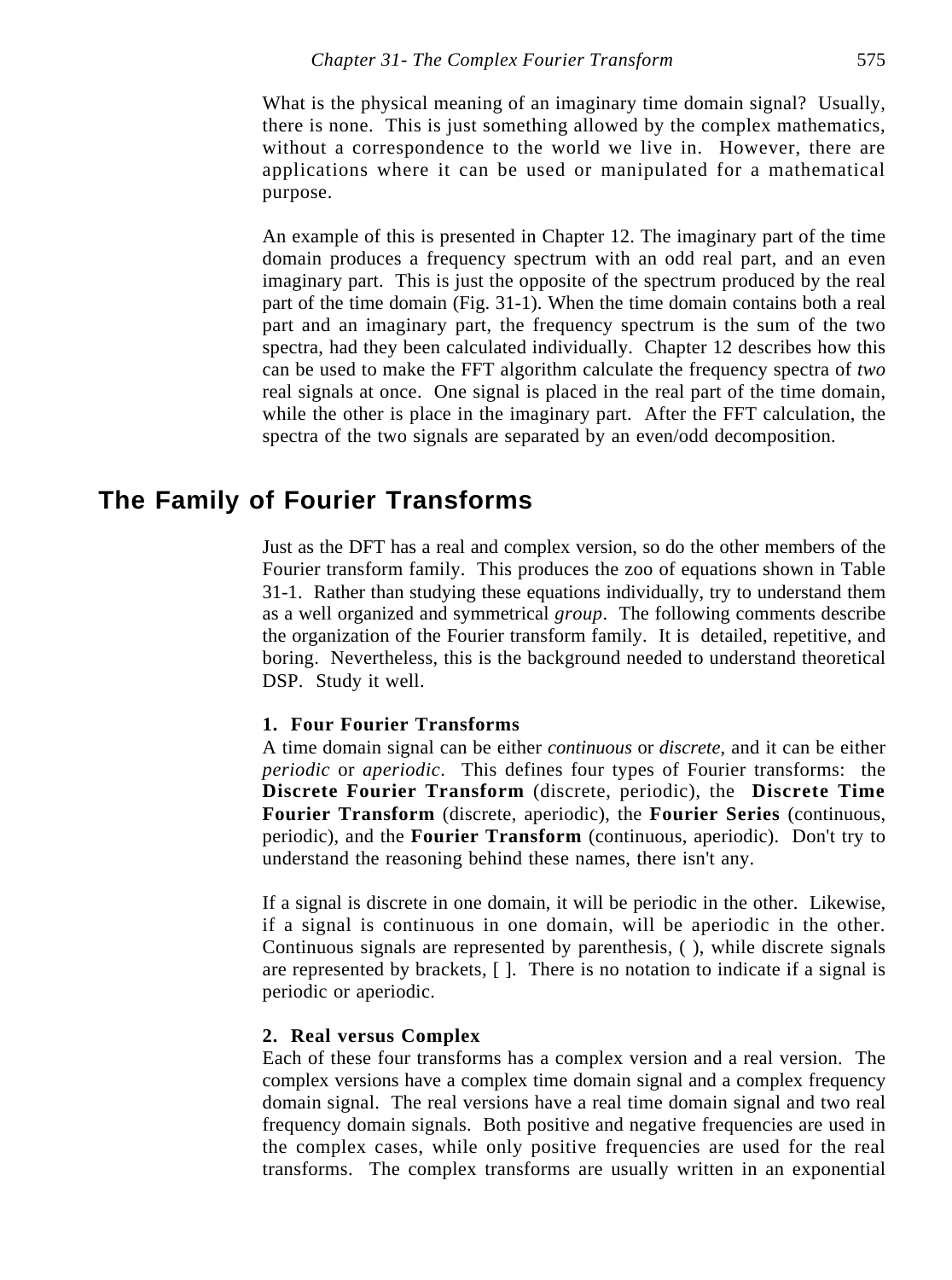form; however, Euler's relation can be used to change them into a cosine and sine form if needed.

#### **3. Analysis and Synthesis**

Each transform has an analysis equation (also called the forward transform) and a synthesis equation (also called the inverse transform). The analysis equations describe how to calculate each value in the frequency domain based on all of the values in the time domain. The synthesis equations describe how to calculate each value in the time domain based on all of the values in the frequency domain.

### **4. Time Domain Notation**

Continuous time domain signals are called  $x(t)$ , while discrete time domain signals are called  $x[n]$ . For the complex transforms, these signals are complex. For the real transforms, these signals are real. All of the time domain signals extend from minus infinity to positive infinity. However, if the time domain is periodic, we are only concerned with a single cycle, because the rest is redundant. The variables, *T* and *N*, denote the periods of continuous and discrete signals in the time domain, respectively.

### **5. Frequency Domain Notation**

Continuous frequency domain signals are called  $X(\omega)$  if they are complex, and  $Re X(\omega)$ &  $Im X(\omega)$  if they are real. Discrete frequency domain signals are called  $X[k]$ if they are complex, and  $Re X[k] \& Im X[k]$  if they are real. The complex transforms have negative frequencies that extend from minus infinity to zero, and positive frequencies that extend from zero to positive infinity. The real transforms only use positive frequencies. If the frequency domain is periodic, we are only concerned with a single cycle, because the rest is redundant. For continuous frequency domains, the independent variable,  $\omega$ , makes one complete period from  $-\pi$  to  $\pi$ . In the discrete case, we use the period where *k* runs from 0 to *N*-1

#### **6. The Analysis Equations**

The analysis equations operate by *correlation*, i.e., multiplying the time domain signal by a sinusoid and integrating (continuous time domain) or summing (discrete time domain) over the appropriate time domain section. If the time domain signal is aperiodic, the appropriate section is from minus infinity to positive infinity. If the time domain signal is periodic, the appropriate section is over any one complete period. The equations shown here are written with the integration (or summation) over the period: 0 to *T* (or 0 to *N*-1). However, any other complete period would give identical results, i.e., -*T* to 0, -*T*/2 to *T*/2, etc.

### **7. The Synthesis Equations**

The synthesis equations describe how an individual value in the time domain is calculated from all the points in the frequency domain. This is done by multiplying the frequency domain by a sinusoid, and integrating (continuous frequency domain) or summing (discrete frequency domain) over the appropriate frequency domain section. If the frequency domain is complex and aperiodic, the appropriate section is negative infinity to positive infinity. If the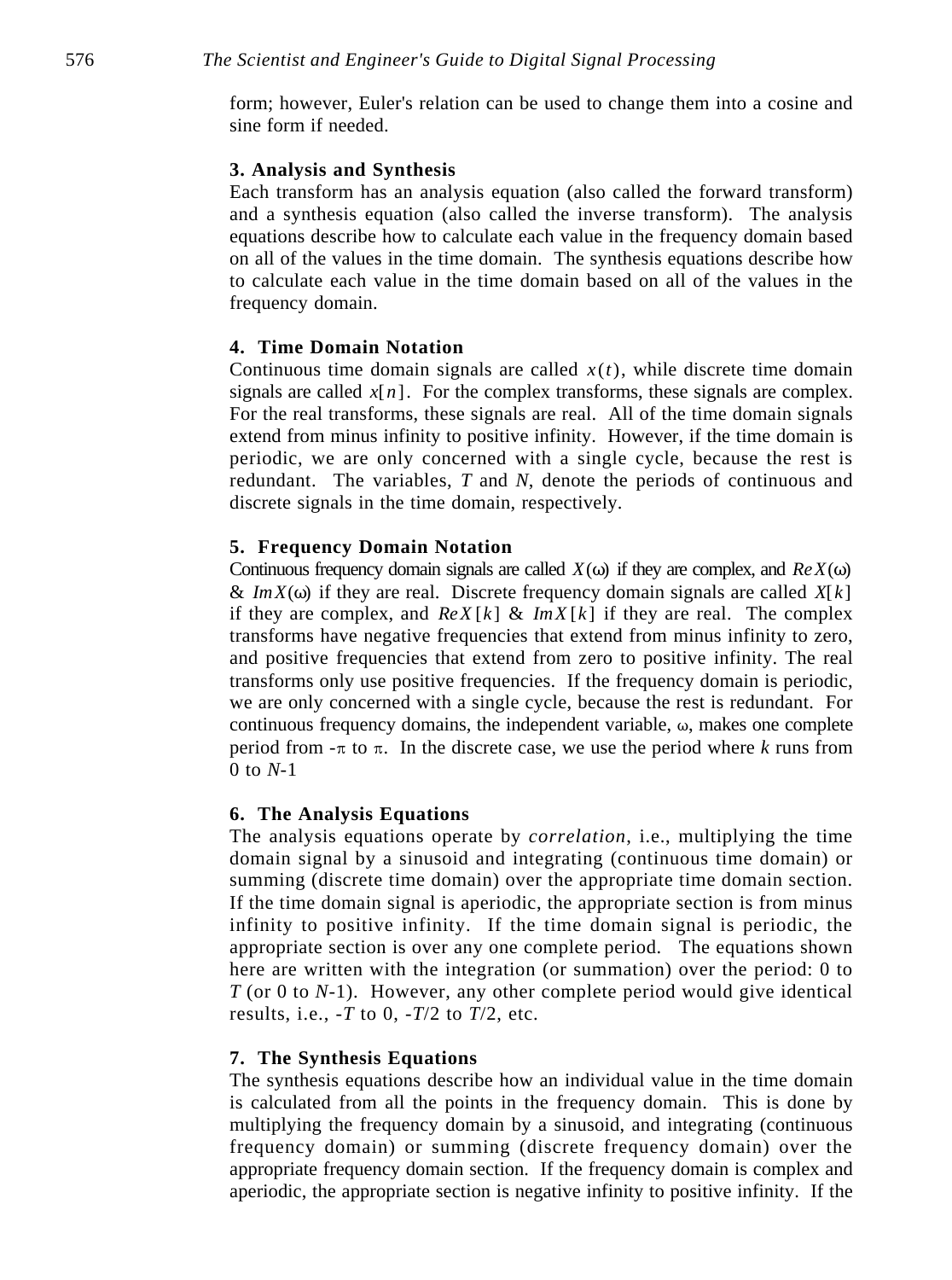frequency domain is complex and periodic, the appropriate section is over one complete cycle, i.e.,  $-\pi$  to  $\pi$  (continuous frequency domain), or 0 to *N*-1 (discrete frequency domain). If the frequency domain is real and aperiodic, the appropriate section is zero to positive infinity, that is, only the positive frequencies. Lastly, if the frequency domain is real and periodic, the appropriate section is over the one-half cycle containing the positive frequencies, either 0 to  $\pi$  (continuous frequency domain) or 0 to *N*/2 (discrete frequency domain).

### **8. Scaling**

To make the analysis and synthesis equations undo each other, a scaling factor must be placed on one or the other equation. In Table 31-1, we have placed the scaling factors with the analysis equations. In the complex case, these scaling factors are:  $1/N$ ,  $1/T$ , or  $1/2\pi$ . Since the real transforms do not use negative frequencies, the scaling factors are twice as large:  $2/N$ ,  $2/T$ , or  $1/\pi$ . The real transforms also include a negative sign in the calculation of the imaginary part of the frequency spectrum (an option used to make the real transforms more consistent with the complex transforms). Lastly, the synthesis equations for the real DFT and the real Fourier Series have special scaling instructions involving  $Re X(0)$  and  $Re X[N/2]$ .

### **9. Variations**

These equations may look different in other publications. Here are a few variations to watch out for:

- $\Box$  Using *f* instead of  $\omega$  by the relation:  $\omega = 2\pi f$
- $\Box$  Integrating over other periods, such as:  $-T$  to 0,  $-T/2$  to  $T/2$ , or 0 to  $T$
- $\Box$  Moving all or part of the scaling factor to the synthesis equation
- $\Box$  Replacing the period with the fundamental frequency,  $f_0 = 1/T$
- $\Box$  Using other variable names, for example,  $\omega$  can become  $\Omega$  in the DTFT, and  $Re X[k]$  & Im  $X[k]$  can become  $a_k \& b_k$  in the Fourier Series

# **Why the Complex Fourier Transform is Used**

It is painfully obvious from this chapter that the complex DFT is much more complicated than the real DFT. Are the benefits of the complex DFT really worth the effort to learn the intricate mathematics? The answer to this question depends on who you are, and what you plan on using DSP for. A basic premise of this book is that most practical DSP techniques can be understood and used without resorting to complex transforms. If you are learning DSP to assist in your non-DSP research or engineering, the complex DFT is probably overkill.

Nevertheless, complex mathematics is the primary language of those that specialize in DSP. If you do not understand this language, you cannot communicate with professionals in the field. This includes the ability to understand the DSP literature: books, papers, technical articles, etc. Why are complex techniques so popular with the professional DSP crowd?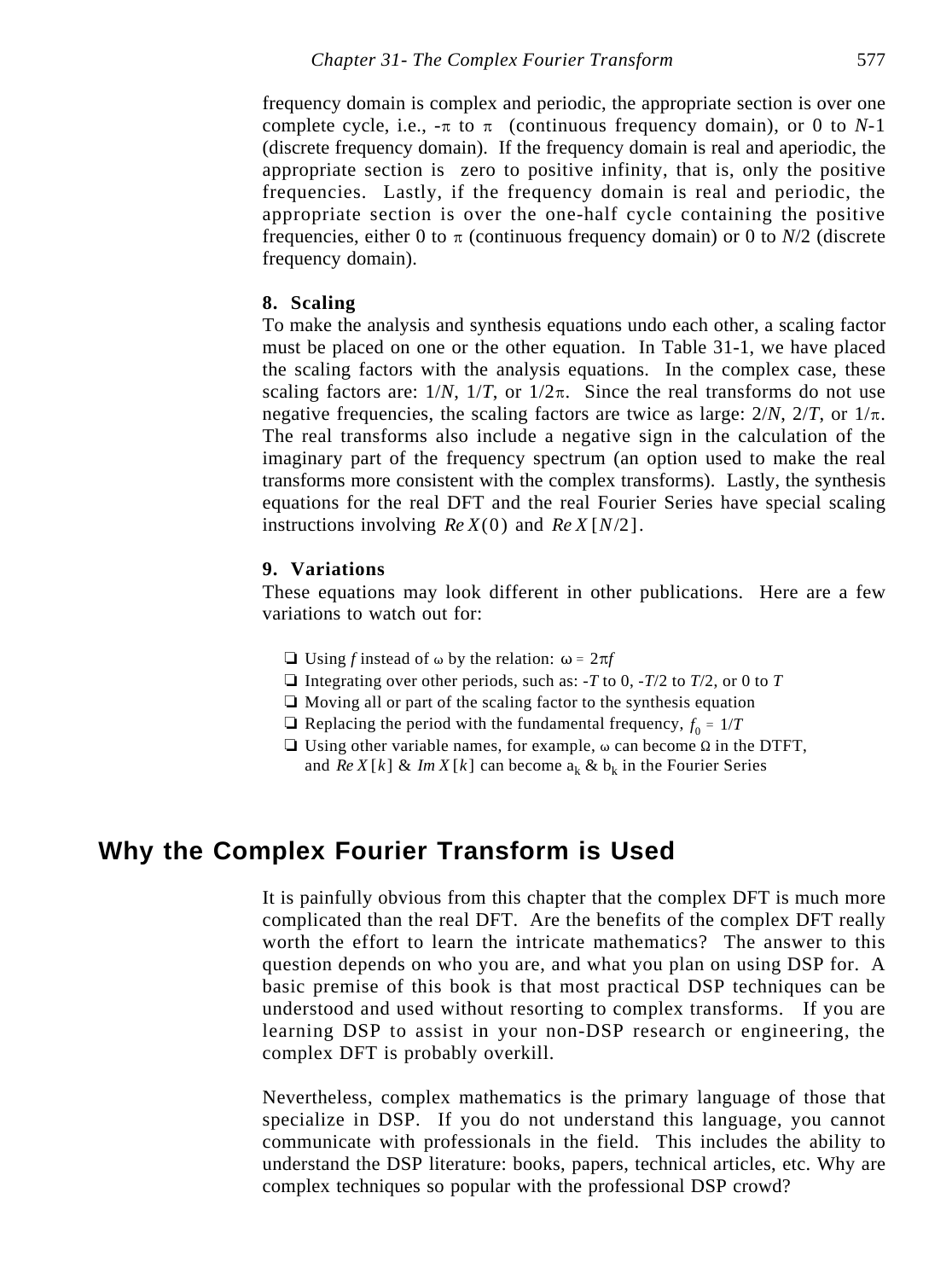# Discrete Fourier Transform (DFT)

| complex transform                                                                    | real transform                                                                   |
|--------------------------------------------------------------------------------------|----------------------------------------------------------------------------------|
| $N-1$<br>synthesis<br>$x[n] = \sum X[k] e^{j2\pi kn/N}$<br>$k = 0$                   | synthesis<br>$x[n] = \sum Re X[k] \cos(2\pi kn/N)$                               |
|                                                                                      | $- Im X[k] \sin(2\pi k n/N)$                                                     |
| analysis<br>$X[k] = \frac{1}{N} \sum_{n=0}^{N-1} x[n] e^{-j2\pi kn/N}$               | analysis<br>$Re X[k] = \frac{2}{N} \sum_{n=0}^{N-1} x[n] \cos(2\pi kn/N)$        |
|                                                                                      | $Im X[k] = \frac{-2}{N} \sum_{n=0}^{N-1} x[n] \sin(2\pi k n/N)$                  |
| Time domain:                                                                         | Time domain:                                                                     |
| $x[n]$ is complex, discrete and periodic<br>n runs over one period, from 0 to $N-1$  | $x[n]$ is real, discrete and periodic<br>n runs over one period, from 0 to $N-1$ |
| Frequency domain:                                                                    | Frequency domain:                                                                |
| $X[k]$ is complex, discrete and periodic                                             | $\operatorname{Re} X[k]$ is real, discrete and periodic                          |
| k runs over one period, from 0 to $N-1$                                              | Im $X[k]$ is real, discrete and periodic                                         |
| $k = 0$ to N/2 are positive frequencies<br>$k = N/2$ to N-1 are negative frequencies | k runs over one-half period, from 0 to $N/2$                                     |
|                                                                                      | Note: Before using the synthesis equation, the values                            |
|                                                                                      | for Re $X[0]$ and Re $X[N/2]$ must be divided by two.                            |

# Discrete Time Fourier Transform (DTFT)

| synthesis<br>$x[n] = \int_{0}^{1} Re X(\omega) \cos(\omega n)$<br>$- Im X(\omega) sin(\omega n) d\omega$                                                                                                                                                                                      |
|-----------------------------------------------------------------------------------------------------------------------------------------------------------------------------------------------------------------------------------------------------------------------------------------------|
| analysis<br>$Re X(\omega) = \frac{1}{\pi} \sum_{n=-\infty}^{\infty} x[n] \cos(\omega n)$<br>$Im X(\omega) = \frac{-1}{\pi} \sum_{n=-\infty}^{+\infty} x[n] \sin(\omega n)$                                                                                                                    |
| Time domain:<br>$x[n]$ is real, discrete and aperiodic<br>n runs from negative to positive infinity<br>Frequency domain:<br>$\text{Re } X(\omega)$ is real, continuous and periodic<br>Im $X(\omega)$ is real, continuous and periodic<br>$\omega$ runs over one-half period, from 0 to $\pi$ |
|                                                                                                                                                                                                                                                                                               |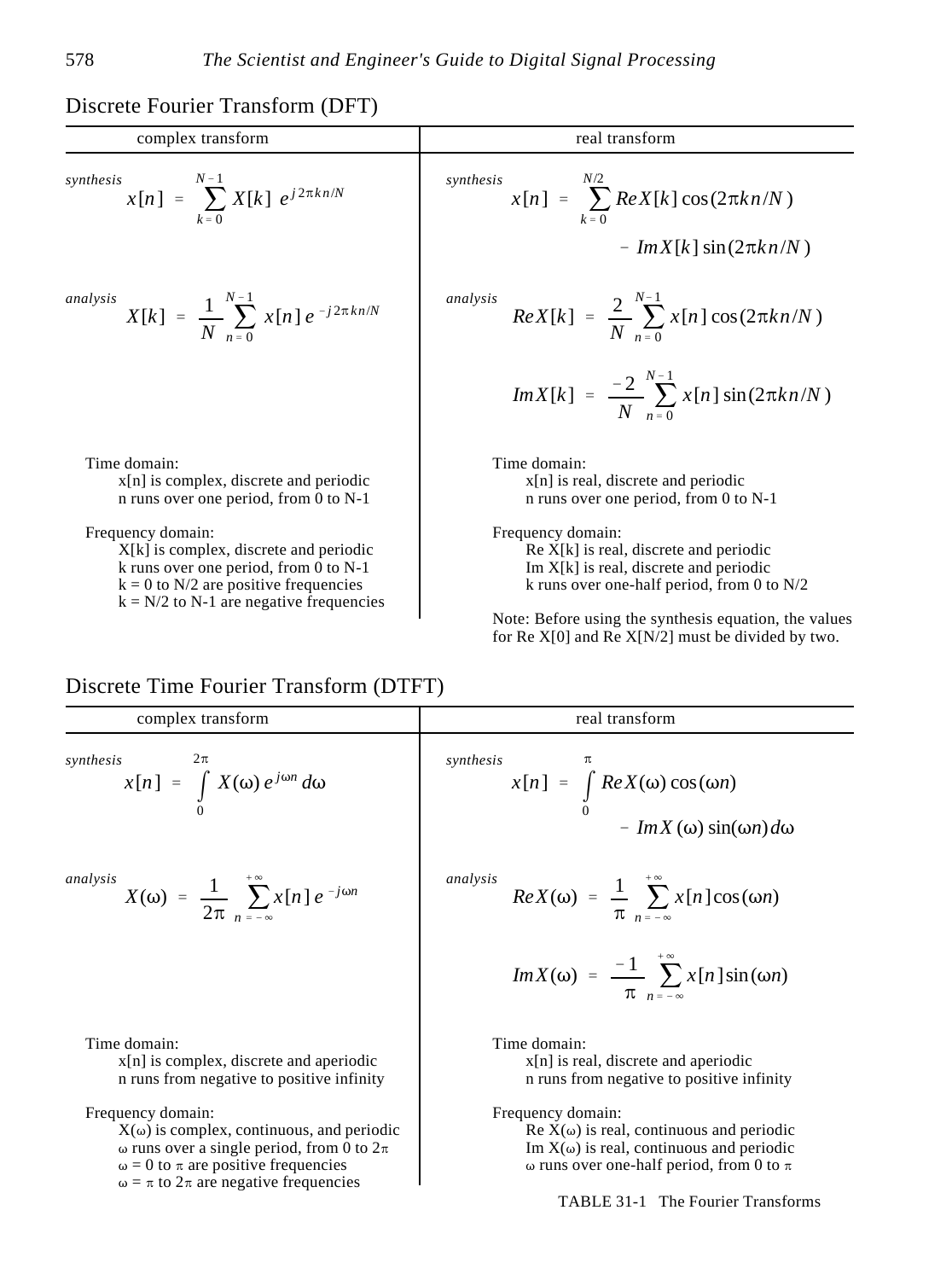Fourier Series

| complex transform                                                                                                                                                                                                                                                                         | real transform                                                                                                                                                                                                                                                                                                                                                          |
|-------------------------------------------------------------------------------------------------------------------------------------------------------------------------------------------------------------------------------------------------------------------------------------------|-------------------------------------------------------------------------------------------------------------------------------------------------------------------------------------------------------------------------------------------------------------------------------------------------------------------------------------------------------------------------|
| synthesis<br>$x(t) = \sum_{k=-\infty} X[k] e^{j 2\pi kt/T}$                                                                                                                                                                                                                               | synthesis<br>$x(t) = \sum$ $Re X[k] \cos(2\pi kt/T)$<br>$- Im X[k] \sin(2\pi kt/T)$                                                                                                                                                                                                                                                                                     |
| analysis<br>$X[k] = \frac{1}{T} \int_{0}^{T} x(t) e^{-j2\pi kt/T} dt$                                                                                                                                                                                                                     | analysis<br>$Re X[k] = \frac{2}{T} \int_{0}^{t} x(t) \cos(2\pi kt/T) dt$<br>$Im X[k] = \frac{-2}{T} \int_{a}^{t} x(t) \sin(2\pi kt/T) dt$                                                                                                                                                                                                                               |
| Time domain:<br>$x(t)$ is complex, continuous and periodic<br>t runs over one period, from 0 to T<br>Frequency domain:<br>$X[k]$ is complex, discrete, and aperiodic<br>k runs from negative to positive infinity<br>$k > 0$ are positive frequencies<br>$k < 0$ are negative frequencies | Time domain:<br>$x(t)$ is real, continuous, and periodic<br>t runs over one period, from 0 to T<br>Frequency domain:<br>$\operatorname{Re} X[k]$ is real, discrete and aperiodic<br>Im $X[k]$ is real, discrete and aperiodic<br>k runs from zero to positive infinity<br>Note: Before using the synthesis equation, the value for<br>$Re X[0]$ must be divided by two. |

# Fourier Transform

| complex transform                                                                                        | real transform                                                                                         |
|----------------------------------------------------------------------------------------------------------|--------------------------------------------------------------------------------------------------------|
| synthesis<br>$x(t) = \int X(\omega) e^{j\omega t} d\omega$                                               | synthesis<br>$x(t) = \int_{0}^{t} Re X(\omega) \cos(\omega t)$<br>$- Im X(\omega) \sin(\omega t) dt$   |
| analysis<br>$X(\omega) = \frac{1}{2\pi} \int x(t) e^{-j\omega t} dt$                                     | analysis<br>$Re X(\omega) = \frac{1}{\pi} \int x(t) \cos(\omega t) dt$                                 |
|                                                                                                          | $Im X(\omega) = \frac{-1}{\pi} \int_{0}^{+\infty} x(t) \sin(\omega t) dt$                              |
| Time domain:<br>$x(t)$ is complex, continious and aperiodic<br>t runs from negative to positive infinity | Time domain:<br>$x(t)$ is real, continuous, and aperiodic<br>t runs from negative to positive infinity |
| Frequency domain:<br>.                                                                                   | Frequency domain:                                                                                      |

 $X(\omega)$  is complex, continious, and aperiodic  $\omega$  runs from negative to positive infinity  $\omega > 0$  are positive frequencies  $\omega$  < 0 are negative frequencies

 $Re X[\omega]$  is real, continuous and aperiodic Im  $X[\omega]$  is real, continuous and aperiodic  $\omega$  runs from zero to positive infinity

TABLE 31-1 The Fourier Transforms